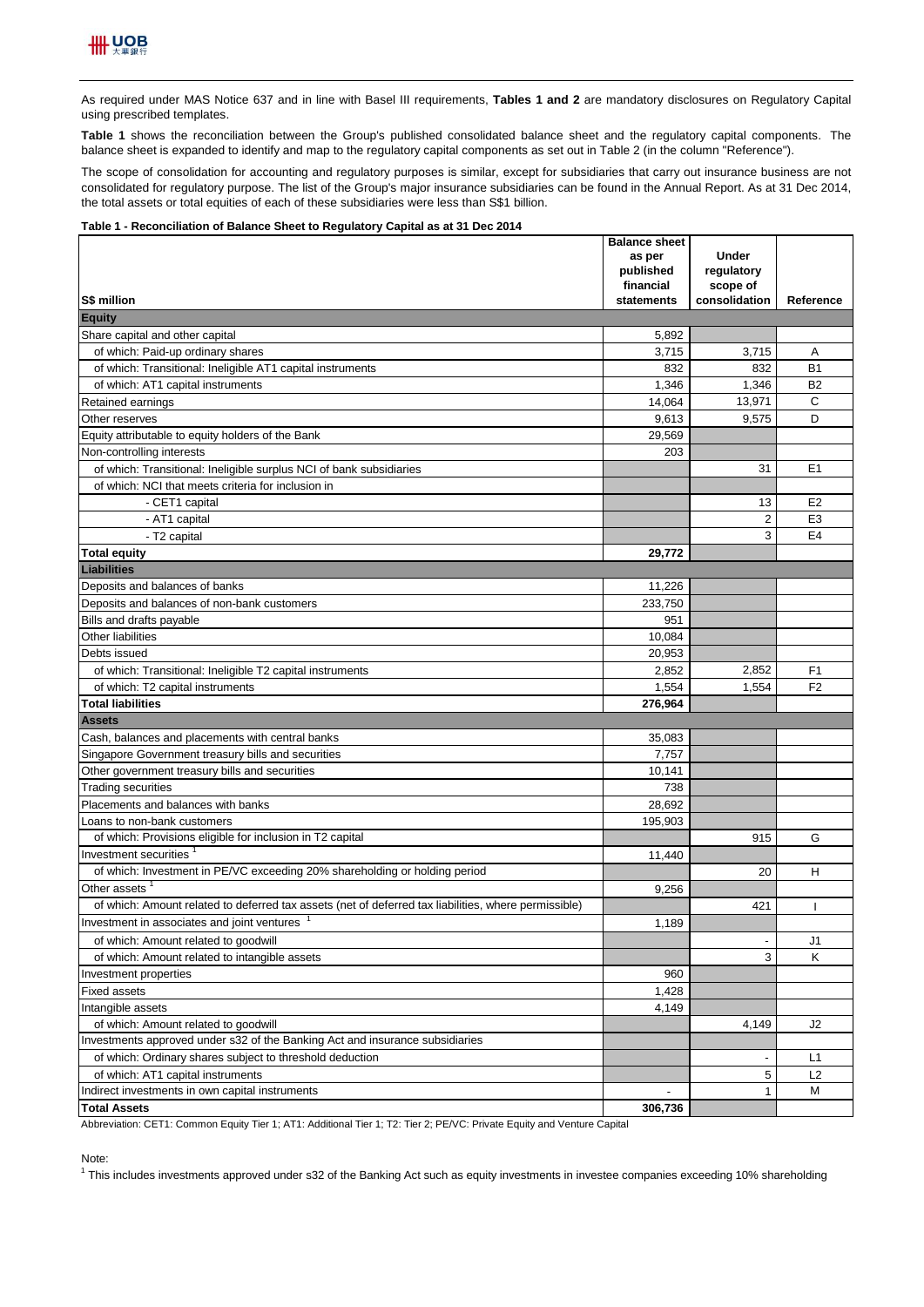

Table 2 lists the regulatory capital components and the corresponding regulatory adjustments. The columns: (a) 'Amount' refers to components of capital calculated in accordance with MAS Notice 637, effective 1 Jan 2013, (b) '**Amount subject to Pre-Basel III Treatment**' refers to components of capital that are on transitional arrangement, otherwise would be fully applied towards the relevant tier of capital, and (c) 'Source' provides link to Table 1 by way of alphabetic / alphanumeric references, and cross-reference within the table by way of row number. Regulatory adjustments that are deducted against capital are reflected as positive numbers. Amounts less than \$500,000 in absolute terms are shown as "0".

## **Table 2 - Capital Components as at 31 Dec 2014**

| <b>Pre-Basel III</b><br>S\$ million<br><b>Treatment</b><br>Amount<br>Source<br>Common Equity Tier 1 capital: instruments and reserves<br>$\mathbf{1}$<br>Paid-up ordinary shares and share premium (if applicable)<br>3,715<br>Α<br>$\overline{c}$<br>13,971<br>C<br>Retained earnings<br>$3^{\sharp}$<br>D<br>Accumulated other comprehensive income and other disclosed reserves<br>9,575<br>$\overline{4}$<br>Directly issued capital subject to phase out from CET1<br>(only applicable to non-joint stock companies)<br>5<br>Minority interest that meets criteria for inclusion<br>44<br>(31)<br>$E1 + E2, -E1$<br>6<br>27,304<br>Common Equity Tier 1 capital before regulatory adjustments<br>Common Equity Tier 1 capital: regulatory adjustments<br>Valuation adjustment pursuant to Part VIII of MAS Notice 637<br>$\overline{a}$<br>8<br>Goodwill, net of associated deferred tax liability<br>830<br>3,319<br>J1+J2<br>$9^{\sharp}$<br>Intangible assets, net of associated deferred tax liability<br>2<br>κ<br>1<br>84<br>337<br>$10^{#}$<br>Deferred tax assets that rely on future profitability<br>11<br>Cash flow hedge reserve<br>Shortfall of TEP relative to EL under IRBA<br>12<br>13<br>Increase in equity capital resulting from securitisation transactions<br>14<br>Unrealised fair value gains/losses on financial liabilities and derivative liabilities<br>arising from changes in own credit risk<br>15<br>Defined benefit pension fund assets, net of associated deferred tax liability<br>16<br>Investments in own shares<br>1<br>M<br>17<br>Reciprocal cross-holdings in ordinary shares of financial institutions<br>18<br>Capital investments in ordinary shares of unconsolidated financial institutions<br>in which Reporting Bank does not hold a major stake<br>$19^{#}$<br>Investments in ordinary shares of unconsolidated major stake companies<br>L1<br>approved under s32 of Banking Act (including insurance subsidiaries)<br>(amount above 10% threshold)<br>Mortgage servicing rights (amount above 10% threshold)<br>$20^{#}$<br>Deferred tax assets arising from temporary differences<br>(amount above 10% threshold, net of related tax liability)<br>22<br>Amount exceeding the 15% threshold<br>$23^{#}$<br>of which: investments in ordinary shares of unconsolidated major stake companies<br>approved under s32 of Banking Act (including insurance subsidiaries)<br>$24^{\#}$<br>of which: mortgage servicing rights<br>$25^{#}$<br>of which: deferred tax assets arising from temporary differences<br>26<br>National specific regulatory adjustments<br>4<br>26A<br>PE/VC investments in the form of ordinary shares, in excess of 20%<br>4<br>15<br>н<br>of such capital investments<br>26B<br>PE/VC investments held beyond the relevant holding periods set out in MAS Notice 630<br>2<br>н<br>0<br>Capital deficits in subsidiaries and associates that are regulated financial institutions<br>26C<br>26D Any other items which the Authority may specify<br>27<br>Regulatory adjustments applied in calculation of CET1 Capital due to insufficient<br>1,488<br>shortfall of row<br>36 over row 43<br>AT1 Capital to satisfy required deductions<br>2,408<br>28<br>Total regulatory adjustments to CET1 Capital<br>29<br><b>Common Equity Tier 1 capital (CET1)</b><br>24,897<br><b>Additional Tier 1 capital: instruments</b><br>30<br>AT1 capital instruments and share premium (if applicable)<br>1,346<br>B <sub>2</sub><br>31<br>of which: classified as equity under the Accounting Standards<br>1,346<br>32<br>of which: classified as liabilities under the Accounting Standards<br>33<br>Transitional: Ineligible capital instruments (pursuant to paragraphs 6.5.3 and 6.5.4)<br>832<br><b>B1</b><br>34<br>E3<br>AT1 capital instruments issued by fully-consolidated subsidiaries that meet criteria for inclusion<br>2<br>35<br>of which: instruments issued by subsidiaries subject to phase out<br>36<br>Additional Tier 1 capital before regulatory adjustments<br>2,180<br>Additional Tier 1 capital: regulatory adjustments<br>37<br>Investments in own AT1 capital instruments<br>0<br>М<br>38<br>Reciprocal cross-holdings in AT1 capital instruments of financial institutions<br>Capital investments in AT1 capital instruments of unconsolidated financial institutions<br>39<br>in which Reporting Bank does not hold a major stake |                |  | Amount<br>subject to |  |
|-----------------------------------------------------------------------------------------------------------------------------------------------------------------------------------------------------------------------------------------------------------------------------------------------------------------------------------------------------------------------------------------------------------------------------------------------------------------------------------------------------------------------------------------------------------------------------------------------------------------------------------------------------------------------------------------------------------------------------------------------------------------------------------------------------------------------------------------------------------------------------------------------------------------------------------------------------------------------------------------------------------------------------------------------------------------------------------------------------------------------------------------------------------------------------------------------------------------------------------------------------------------------------------------------------------------------------------------------------------------------------------------------------------------------------------------------------------------------------------------------------------------------------------------------------------------------------------------------------------------------------------------------------------------------------------------------------------------------------------------------------------------------------------------------------------------------------------------------------------------------------------------------------------------------------------------------------------------------------------------------------------------------------------------------------------------------------------------------------------------------------------------------------------------------------------------------------------------------------------------------------------------------------------------------------------------------------------------------------------------------------------------------------------------------------------------------------------------------------------------------------------------------------------------------------------------------------------------------------------------------------------------------------------------------------------------------------------------------------------------------------------------------------------------------------------------------------------------------------------------------------------------------------------------------------------------------------------------------------------------------------------------------------------------------------------------------------------------------------------------------------------------------------------------------------------------------------------------------------------------------------------------------------------------------------------------------------------------------------------------------------------------------------------------------------------------------------------------------------------------------------------------------------------------------------------------------------------------------------------------------------------------------------------------------------------------------------------------------------------------------------------------------------------------------------------------------------------------------------------------------------------------------------------------------------------------------------------------------------------------------------------------------------------------------------------------------------------------------------------------------------------------------------------------------------------------------------------------------------------------------------------------------------------------------------------------------------------------------------------------------------------------------------------------------------|----------------|--|----------------------|--|
|                                                                                                                                                                                                                                                                                                                                                                                                                                                                                                                                                                                                                                                                                                                                                                                                                                                                                                                                                                                                                                                                                                                                                                                                                                                                                                                                                                                                                                                                                                                                                                                                                                                                                                                                                                                                                                                                                                                                                                                                                                                                                                                                                                                                                                                                                                                                                                                                                                                                                                                                                                                                                                                                                                                                                                                                                                                                                                                                                                                                                                                                                                                                                                                                                                                                                                                                                                                                                                                                                                                                                                                                                                                                                                                                                                                                                                                                                                                                                                                                                                                                                                                                                                                                                                                                                                                                                                                                                             |                |  |                      |  |
|                                                                                                                                                                                                                                                                                                                                                                                                                                                                                                                                                                                                                                                                                                                                                                                                                                                                                                                                                                                                                                                                                                                                                                                                                                                                                                                                                                                                                                                                                                                                                                                                                                                                                                                                                                                                                                                                                                                                                                                                                                                                                                                                                                                                                                                                                                                                                                                                                                                                                                                                                                                                                                                                                                                                                                                                                                                                                                                                                                                                                                                                                                                                                                                                                                                                                                                                                                                                                                                                                                                                                                                                                                                                                                                                                                                                                                                                                                                                                                                                                                                                                                                                                                                                                                                                                                                                                                                                                             |                |  |                      |  |
|                                                                                                                                                                                                                                                                                                                                                                                                                                                                                                                                                                                                                                                                                                                                                                                                                                                                                                                                                                                                                                                                                                                                                                                                                                                                                                                                                                                                                                                                                                                                                                                                                                                                                                                                                                                                                                                                                                                                                                                                                                                                                                                                                                                                                                                                                                                                                                                                                                                                                                                                                                                                                                                                                                                                                                                                                                                                                                                                                                                                                                                                                                                                                                                                                                                                                                                                                                                                                                                                                                                                                                                                                                                                                                                                                                                                                                                                                                                                                                                                                                                                                                                                                                                                                                                                                                                                                                                                                             |                |  |                      |  |
|                                                                                                                                                                                                                                                                                                                                                                                                                                                                                                                                                                                                                                                                                                                                                                                                                                                                                                                                                                                                                                                                                                                                                                                                                                                                                                                                                                                                                                                                                                                                                                                                                                                                                                                                                                                                                                                                                                                                                                                                                                                                                                                                                                                                                                                                                                                                                                                                                                                                                                                                                                                                                                                                                                                                                                                                                                                                                                                                                                                                                                                                                                                                                                                                                                                                                                                                                                                                                                                                                                                                                                                                                                                                                                                                                                                                                                                                                                                                                                                                                                                                                                                                                                                                                                                                                                                                                                                                                             |                |  |                      |  |
|                                                                                                                                                                                                                                                                                                                                                                                                                                                                                                                                                                                                                                                                                                                                                                                                                                                                                                                                                                                                                                                                                                                                                                                                                                                                                                                                                                                                                                                                                                                                                                                                                                                                                                                                                                                                                                                                                                                                                                                                                                                                                                                                                                                                                                                                                                                                                                                                                                                                                                                                                                                                                                                                                                                                                                                                                                                                                                                                                                                                                                                                                                                                                                                                                                                                                                                                                                                                                                                                                                                                                                                                                                                                                                                                                                                                                                                                                                                                                                                                                                                                                                                                                                                                                                                                                                                                                                                                                             |                |  |                      |  |
|                                                                                                                                                                                                                                                                                                                                                                                                                                                                                                                                                                                                                                                                                                                                                                                                                                                                                                                                                                                                                                                                                                                                                                                                                                                                                                                                                                                                                                                                                                                                                                                                                                                                                                                                                                                                                                                                                                                                                                                                                                                                                                                                                                                                                                                                                                                                                                                                                                                                                                                                                                                                                                                                                                                                                                                                                                                                                                                                                                                                                                                                                                                                                                                                                                                                                                                                                                                                                                                                                                                                                                                                                                                                                                                                                                                                                                                                                                                                                                                                                                                                                                                                                                                                                                                                                                                                                                                                                             |                |  |                      |  |
|                                                                                                                                                                                                                                                                                                                                                                                                                                                                                                                                                                                                                                                                                                                                                                                                                                                                                                                                                                                                                                                                                                                                                                                                                                                                                                                                                                                                                                                                                                                                                                                                                                                                                                                                                                                                                                                                                                                                                                                                                                                                                                                                                                                                                                                                                                                                                                                                                                                                                                                                                                                                                                                                                                                                                                                                                                                                                                                                                                                                                                                                                                                                                                                                                                                                                                                                                                                                                                                                                                                                                                                                                                                                                                                                                                                                                                                                                                                                                                                                                                                                                                                                                                                                                                                                                                                                                                                                                             |                |  |                      |  |
|                                                                                                                                                                                                                                                                                                                                                                                                                                                                                                                                                                                                                                                                                                                                                                                                                                                                                                                                                                                                                                                                                                                                                                                                                                                                                                                                                                                                                                                                                                                                                                                                                                                                                                                                                                                                                                                                                                                                                                                                                                                                                                                                                                                                                                                                                                                                                                                                                                                                                                                                                                                                                                                                                                                                                                                                                                                                                                                                                                                                                                                                                                                                                                                                                                                                                                                                                                                                                                                                                                                                                                                                                                                                                                                                                                                                                                                                                                                                                                                                                                                                                                                                                                                                                                                                                                                                                                                                                             |                |  |                      |  |
|                                                                                                                                                                                                                                                                                                                                                                                                                                                                                                                                                                                                                                                                                                                                                                                                                                                                                                                                                                                                                                                                                                                                                                                                                                                                                                                                                                                                                                                                                                                                                                                                                                                                                                                                                                                                                                                                                                                                                                                                                                                                                                                                                                                                                                                                                                                                                                                                                                                                                                                                                                                                                                                                                                                                                                                                                                                                                                                                                                                                                                                                                                                                                                                                                                                                                                                                                                                                                                                                                                                                                                                                                                                                                                                                                                                                                                                                                                                                                                                                                                                                                                                                                                                                                                                                                                                                                                                                                             |                |  |                      |  |
|                                                                                                                                                                                                                                                                                                                                                                                                                                                                                                                                                                                                                                                                                                                                                                                                                                                                                                                                                                                                                                                                                                                                                                                                                                                                                                                                                                                                                                                                                                                                                                                                                                                                                                                                                                                                                                                                                                                                                                                                                                                                                                                                                                                                                                                                                                                                                                                                                                                                                                                                                                                                                                                                                                                                                                                                                                                                                                                                                                                                                                                                                                                                                                                                                                                                                                                                                                                                                                                                                                                                                                                                                                                                                                                                                                                                                                                                                                                                                                                                                                                                                                                                                                                                                                                                                                                                                                                                                             |                |  |                      |  |
|                                                                                                                                                                                                                                                                                                                                                                                                                                                                                                                                                                                                                                                                                                                                                                                                                                                                                                                                                                                                                                                                                                                                                                                                                                                                                                                                                                                                                                                                                                                                                                                                                                                                                                                                                                                                                                                                                                                                                                                                                                                                                                                                                                                                                                                                                                                                                                                                                                                                                                                                                                                                                                                                                                                                                                                                                                                                                                                                                                                                                                                                                                                                                                                                                                                                                                                                                                                                                                                                                                                                                                                                                                                                                                                                                                                                                                                                                                                                                                                                                                                                                                                                                                                                                                                                                                                                                                                                                             |                |  |                      |  |
|                                                                                                                                                                                                                                                                                                                                                                                                                                                                                                                                                                                                                                                                                                                                                                                                                                                                                                                                                                                                                                                                                                                                                                                                                                                                                                                                                                                                                                                                                                                                                                                                                                                                                                                                                                                                                                                                                                                                                                                                                                                                                                                                                                                                                                                                                                                                                                                                                                                                                                                                                                                                                                                                                                                                                                                                                                                                                                                                                                                                                                                                                                                                                                                                                                                                                                                                                                                                                                                                                                                                                                                                                                                                                                                                                                                                                                                                                                                                                                                                                                                                                                                                                                                                                                                                                                                                                                                                                             | $\overline{7}$ |  |                      |  |
|                                                                                                                                                                                                                                                                                                                                                                                                                                                                                                                                                                                                                                                                                                                                                                                                                                                                                                                                                                                                                                                                                                                                                                                                                                                                                                                                                                                                                                                                                                                                                                                                                                                                                                                                                                                                                                                                                                                                                                                                                                                                                                                                                                                                                                                                                                                                                                                                                                                                                                                                                                                                                                                                                                                                                                                                                                                                                                                                                                                                                                                                                                                                                                                                                                                                                                                                                                                                                                                                                                                                                                                                                                                                                                                                                                                                                                                                                                                                                                                                                                                                                                                                                                                                                                                                                                                                                                                                                             |                |  |                      |  |
|                                                                                                                                                                                                                                                                                                                                                                                                                                                                                                                                                                                                                                                                                                                                                                                                                                                                                                                                                                                                                                                                                                                                                                                                                                                                                                                                                                                                                                                                                                                                                                                                                                                                                                                                                                                                                                                                                                                                                                                                                                                                                                                                                                                                                                                                                                                                                                                                                                                                                                                                                                                                                                                                                                                                                                                                                                                                                                                                                                                                                                                                                                                                                                                                                                                                                                                                                                                                                                                                                                                                                                                                                                                                                                                                                                                                                                                                                                                                                                                                                                                                                                                                                                                                                                                                                                                                                                                                                             |                |  |                      |  |
|                                                                                                                                                                                                                                                                                                                                                                                                                                                                                                                                                                                                                                                                                                                                                                                                                                                                                                                                                                                                                                                                                                                                                                                                                                                                                                                                                                                                                                                                                                                                                                                                                                                                                                                                                                                                                                                                                                                                                                                                                                                                                                                                                                                                                                                                                                                                                                                                                                                                                                                                                                                                                                                                                                                                                                                                                                                                                                                                                                                                                                                                                                                                                                                                                                                                                                                                                                                                                                                                                                                                                                                                                                                                                                                                                                                                                                                                                                                                                                                                                                                                                                                                                                                                                                                                                                                                                                                                                             |                |  |                      |  |
|                                                                                                                                                                                                                                                                                                                                                                                                                                                                                                                                                                                                                                                                                                                                                                                                                                                                                                                                                                                                                                                                                                                                                                                                                                                                                                                                                                                                                                                                                                                                                                                                                                                                                                                                                                                                                                                                                                                                                                                                                                                                                                                                                                                                                                                                                                                                                                                                                                                                                                                                                                                                                                                                                                                                                                                                                                                                                                                                                                                                                                                                                                                                                                                                                                                                                                                                                                                                                                                                                                                                                                                                                                                                                                                                                                                                                                                                                                                                                                                                                                                                                                                                                                                                                                                                                                                                                                                                                             |                |  |                      |  |
|                                                                                                                                                                                                                                                                                                                                                                                                                                                                                                                                                                                                                                                                                                                                                                                                                                                                                                                                                                                                                                                                                                                                                                                                                                                                                                                                                                                                                                                                                                                                                                                                                                                                                                                                                                                                                                                                                                                                                                                                                                                                                                                                                                                                                                                                                                                                                                                                                                                                                                                                                                                                                                                                                                                                                                                                                                                                                                                                                                                                                                                                                                                                                                                                                                                                                                                                                                                                                                                                                                                                                                                                                                                                                                                                                                                                                                                                                                                                                                                                                                                                                                                                                                                                                                                                                                                                                                                                                             |                |  |                      |  |
|                                                                                                                                                                                                                                                                                                                                                                                                                                                                                                                                                                                                                                                                                                                                                                                                                                                                                                                                                                                                                                                                                                                                                                                                                                                                                                                                                                                                                                                                                                                                                                                                                                                                                                                                                                                                                                                                                                                                                                                                                                                                                                                                                                                                                                                                                                                                                                                                                                                                                                                                                                                                                                                                                                                                                                                                                                                                                                                                                                                                                                                                                                                                                                                                                                                                                                                                                                                                                                                                                                                                                                                                                                                                                                                                                                                                                                                                                                                                                                                                                                                                                                                                                                                                                                                                                                                                                                                                                             |                |  |                      |  |
|                                                                                                                                                                                                                                                                                                                                                                                                                                                                                                                                                                                                                                                                                                                                                                                                                                                                                                                                                                                                                                                                                                                                                                                                                                                                                                                                                                                                                                                                                                                                                                                                                                                                                                                                                                                                                                                                                                                                                                                                                                                                                                                                                                                                                                                                                                                                                                                                                                                                                                                                                                                                                                                                                                                                                                                                                                                                                                                                                                                                                                                                                                                                                                                                                                                                                                                                                                                                                                                                                                                                                                                                                                                                                                                                                                                                                                                                                                                                                                                                                                                                                                                                                                                                                                                                                                                                                                                                                             |                |  |                      |  |
|                                                                                                                                                                                                                                                                                                                                                                                                                                                                                                                                                                                                                                                                                                                                                                                                                                                                                                                                                                                                                                                                                                                                                                                                                                                                                                                                                                                                                                                                                                                                                                                                                                                                                                                                                                                                                                                                                                                                                                                                                                                                                                                                                                                                                                                                                                                                                                                                                                                                                                                                                                                                                                                                                                                                                                                                                                                                                                                                                                                                                                                                                                                                                                                                                                                                                                                                                                                                                                                                                                                                                                                                                                                                                                                                                                                                                                                                                                                                                                                                                                                                                                                                                                                                                                                                                                                                                                                                                             |                |  |                      |  |
|                                                                                                                                                                                                                                                                                                                                                                                                                                                                                                                                                                                                                                                                                                                                                                                                                                                                                                                                                                                                                                                                                                                                                                                                                                                                                                                                                                                                                                                                                                                                                                                                                                                                                                                                                                                                                                                                                                                                                                                                                                                                                                                                                                                                                                                                                                                                                                                                                                                                                                                                                                                                                                                                                                                                                                                                                                                                                                                                                                                                                                                                                                                                                                                                                                                                                                                                                                                                                                                                                                                                                                                                                                                                                                                                                                                                                                                                                                                                                                                                                                                                                                                                                                                                                                                                                                                                                                                                                             |                |  |                      |  |
|                                                                                                                                                                                                                                                                                                                                                                                                                                                                                                                                                                                                                                                                                                                                                                                                                                                                                                                                                                                                                                                                                                                                                                                                                                                                                                                                                                                                                                                                                                                                                                                                                                                                                                                                                                                                                                                                                                                                                                                                                                                                                                                                                                                                                                                                                                                                                                                                                                                                                                                                                                                                                                                                                                                                                                                                                                                                                                                                                                                                                                                                                                                                                                                                                                                                                                                                                                                                                                                                                                                                                                                                                                                                                                                                                                                                                                                                                                                                                                                                                                                                                                                                                                                                                                                                                                                                                                                                                             |                |  |                      |  |
|                                                                                                                                                                                                                                                                                                                                                                                                                                                                                                                                                                                                                                                                                                                                                                                                                                                                                                                                                                                                                                                                                                                                                                                                                                                                                                                                                                                                                                                                                                                                                                                                                                                                                                                                                                                                                                                                                                                                                                                                                                                                                                                                                                                                                                                                                                                                                                                                                                                                                                                                                                                                                                                                                                                                                                                                                                                                                                                                                                                                                                                                                                                                                                                                                                                                                                                                                                                                                                                                                                                                                                                                                                                                                                                                                                                                                                                                                                                                                                                                                                                                                                                                                                                                                                                                                                                                                                                                                             |                |  |                      |  |
|                                                                                                                                                                                                                                                                                                                                                                                                                                                                                                                                                                                                                                                                                                                                                                                                                                                                                                                                                                                                                                                                                                                                                                                                                                                                                                                                                                                                                                                                                                                                                                                                                                                                                                                                                                                                                                                                                                                                                                                                                                                                                                                                                                                                                                                                                                                                                                                                                                                                                                                                                                                                                                                                                                                                                                                                                                                                                                                                                                                                                                                                                                                                                                                                                                                                                                                                                                                                                                                                                                                                                                                                                                                                                                                                                                                                                                                                                                                                                                                                                                                                                                                                                                                                                                                                                                                                                                                                                             |                |  |                      |  |
|                                                                                                                                                                                                                                                                                                                                                                                                                                                                                                                                                                                                                                                                                                                                                                                                                                                                                                                                                                                                                                                                                                                                                                                                                                                                                                                                                                                                                                                                                                                                                                                                                                                                                                                                                                                                                                                                                                                                                                                                                                                                                                                                                                                                                                                                                                                                                                                                                                                                                                                                                                                                                                                                                                                                                                                                                                                                                                                                                                                                                                                                                                                                                                                                                                                                                                                                                                                                                                                                                                                                                                                                                                                                                                                                                                                                                                                                                                                                                                                                                                                                                                                                                                                                                                                                                                                                                                                                                             |                |  |                      |  |
|                                                                                                                                                                                                                                                                                                                                                                                                                                                                                                                                                                                                                                                                                                                                                                                                                                                                                                                                                                                                                                                                                                                                                                                                                                                                                                                                                                                                                                                                                                                                                                                                                                                                                                                                                                                                                                                                                                                                                                                                                                                                                                                                                                                                                                                                                                                                                                                                                                                                                                                                                                                                                                                                                                                                                                                                                                                                                                                                                                                                                                                                                                                                                                                                                                                                                                                                                                                                                                                                                                                                                                                                                                                                                                                                                                                                                                                                                                                                                                                                                                                                                                                                                                                                                                                                                                                                                                                                                             |                |  |                      |  |
|                                                                                                                                                                                                                                                                                                                                                                                                                                                                                                                                                                                                                                                                                                                                                                                                                                                                                                                                                                                                                                                                                                                                                                                                                                                                                                                                                                                                                                                                                                                                                                                                                                                                                                                                                                                                                                                                                                                                                                                                                                                                                                                                                                                                                                                                                                                                                                                                                                                                                                                                                                                                                                                                                                                                                                                                                                                                                                                                                                                                                                                                                                                                                                                                                                                                                                                                                                                                                                                                                                                                                                                                                                                                                                                                                                                                                                                                                                                                                                                                                                                                                                                                                                                                                                                                                                                                                                                                                             |                |  |                      |  |
|                                                                                                                                                                                                                                                                                                                                                                                                                                                                                                                                                                                                                                                                                                                                                                                                                                                                                                                                                                                                                                                                                                                                                                                                                                                                                                                                                                                                                                                                                                                                                                                                                                                                                                                                                                                                                                                                                                                                                                                                                                                                                                                                                                                                                                                                                                                                                                                                                                                                                                                                                                                                                                                                                                                                                                                                                                                                                                                                                                                                                                                                                                                                                                                                                                                                                                                                                                                                                                                                                                                                                                                                                                                                                                                                                                                                                                                                                                                                                                                                                                                                                                                                                                                                                                                                                                                                                                                                                             |                |  |                      |  |
|                                                                                                                                                                                                                                                                                                                                                                                                                                                                                                                                                                                                                                                                                                                                                                                                                                                                                                                                                                                                                                                                                                                                                                                                                                                                                                                                                                                                                                                                                                                                                                                                                                                                                                                                                                                                                                                                                                                                                                                                                                                                                                                                                                                                                                                                                                                                                                                                                                                                                                                                                                                                                                                                                                                                                                                                                                                                                                                                                                                                                                                                                                                                                                                                                                                                                                                                                                                                                                                                                                                                                                                                                                                                                                                                                                                                                                                                                                                                                                                                                                                                                                                                                                                                                                                                                                                                                                                                                             |                |  |                      |  |
|                                                                                                                                                                                                                                                                                                                                                                                                                                                                                                                                                                                                                                                                                                                                                                                                                                                                                                                                                                                                                                                                                                                                                                                                                                                                                                                                                                                                                                                                                                                                                                                                                                                                                                                                                                                                                                                                                                                                                                                                                                                                                                                                                                                                                                                                                                                                                                                                                                                                                                                                                                                                                                                                                                                                                                                                                                                                                                                                                                                                                                                                                                                                                                                                                                                                                                                                                                                                                                                                                                                                                                                                                                                                                                                                                                                                                                                                                                                                                                                                                                                                                                                                                                                                                                                                                                                                                                                                                             | $21^{#}$       |  |                      |  |
|                                                                                                                                                                                                                                                                                                                                                                                                                                                                                                                                                                                                                                                                                                                                                                                                                                                                                                                                                                                                                                                                                                                                                                                                                                                                                                                                                                                                                                                                                                                                                                                                                                                                                                                                                                                                                                                                                                                                                                                                                                                                                                                                                                                                                                                                                                                                                                                                                                                                                                                                                                                                                                                                                                                                                                                                                                                                                                                                                                                                                                                                                                                                                                                                                                                                                                                                                                                                                                                                                                                                                                                                                                                                                                                                                                                                                                                                                                                                                                                                                                                                                                                                                                                                                                                                                                                                                                                                                             |                |  |                      |  |
|                                                                                                                                                                                                                                                                                                                                                                                                                                                                                                                                                                                                                                                                                                                                                                                                                                                                                                                                                                                                                                                                                                                                                                                                                                                                                                                                                                                                                                                                                                                                                                                                                                                                                                                                                                                                                                                                                                                                                                                                                                                                                                                                                                                                                                                                                                                                                                                                                                                                                                                                                                                                                                                                                                                                                                                                                                                                                                                                                                                                                                                                                                                                                                                                                                                                                                                                                                                                                                                                                                                                                                                                                                                                                                                                                                                                                                                                                                                                                                                                                                                                                                                                                                                                                                                                                                                                                                                                                             |                |  |                      |  |
|                                                                                                                                                                                                                                                                                                                                                                                                                                                                                                                                                                                                                                                                                                                                                                                                                                                                                                                                                                                                                                                                                                                                                                                                                                                                                                                                                                                                                                                                                                                                                                                                                                                                                                                                                                                                                                                                                                                                                                                                                                                                                                                                                                                                                                                                                                                                                                                                                                                                                                                                                                                                                                                                                                                                                                                                                                                                                                                                                                                                                                                                                                                                                                                                                                                                                                                                                                                                                                                                                                                                                                                                                                                                                                                                                                                                                                                                                                                                                                                                                                                                                                                                                                                                                                                                                                                                                                                                                             |                |  |                      |  |
|                                                                                                                                                                                                                                                                                                                                                                                                                                                                                                                                                                                                                                                                                                                                                                                                                                                                                                                                                                                                                                                                                                                                                                                                                                                                                                                                                                                                                                                                                                                                                                                                                                                                                                                                                                                                                                                                                                                                                                                                                                                                                                                                                                                                                                                                                                                                                                                                                                                                                                                                                                                                                                                                                                                                                                                                                                                                                                                                                                                                                                                                                                                                                                                                                                                                                                                                                                                                                                                                                                                                                                                                                                                                                                                                                                                                                                                                                                                                                                                                                                                                                                                                                                                                                                                                                                                                                                                                                             |                |  |                      |  |
|                                                                                                                                                                                                                                                                                                                                                                                                                                                                                                                                                                                                                                                                                                                                                                                                                                                                                                                                                                                                                                                                                                                                                                                                                                                                                                                                                                                                                                                                                                                                                                                                                                                                                                                                                                                                                                                                                                                                                                                                                                                                                                                                                                                                                                                                                                                                                                                                                                                                                                                                                                                                                                                                                                                                                                                                                                                                                                                                                                                                                                                                                                                                                                                                                                                                                                                                                                                                                                                                                                                                                                                                                                                                                                                                                                                                                                                                                                                                                                                                                                                                                                                                                                                                                                                                                                                                                                                                                             |                |  |                      |  |
|                                                                                                                                                                                                                                                                                                                                                                                                                                                                                                                                                                                                                                                                                                                                                                                                                                                                                                                                                                                                                                                                                                                                                                                                                                                                                                                                                                                                                                                                                                                                                                                                                                                                                                                                                                                                                                                                                                                                                                                                                                                                                                                                                                                                                                                                                                                                                                                                                                                                                                                                                                                                                                                                                                                                                                                                                                                                                                                                                                                                                                                                                                                                                                                                                                                                                                                                                                                                                                                                                                                                                                                                                                                                                                                                                                                                                                                                                                                                                                                                                                                                                                                                                                                                                                                                                                                                                                                                                             |                |  |                      |  |
|                                                                                                                                                                                                                                                                                                                                                                                                                                                                                                                                                                                                                                                                                                                                                                                                                                                                                                                                                                                                                                                                                                                                                                                                                                                                                                                                                                                                                                                                                                                                                                                                                                                                                                                                                                                                                                                                                                                                                                                                                                                                                                                                                                                                                                                                                                                                                                                                                                                                                                                                                                                                                                                                                                                                                                                                                                                                                                                                                                                                                                                                                                                                                                                                                                                                                                                                                                                                                                                                                                                                                                                                                                                                                                                                                                                                                                                                                                                                                                                                                                                                                                                                                                                                                                                                                                                                                                                                                             |                |  |                      |  |
|                                                                                                                                                                                                                                                                                                                                                                                                                                                                                                                                                                                                                                                                                                                                                                                                                                                                                                                                                                                                                                                                                                                                                                                                                                                                                                                                                                                                                                                                                                                                                                                                                                                                                                                                                                                                                                                                                                                                                                                                                                                                                                                                                                                                                                                                                                                                                                                                                                                                                                                                                                                                                                                                                                                                                                                                                                                                                                                                                                                                                                                                                                                                                                                                                                                                                                                                                                                                                                                                                                                                                                                                                                                                                                                                                                                                                                                                                                                                                                                                                                                                                                                                                                                                                                                                                                                                                                                                                             |                |  |                      |  |
|                                                                                                                                                                                                                                                                                                                                                                                                                                                                                                                                                                                                                                                                                                                                                                                                                                                                                                                                                                                                                                                                                                                                                                                                                                                                                                                                                                                                                                                                                                                                                                                                                                                                                                                                                                                                                                                                                                                                                                                                                                                                                                                                                                                                                                                                                                                                                                                                                                                                                                                                                                                                                                                                                                                                                                                                                                                                                                                                                                                                                                                                                                                                                                                                                                                                                                                                                                                                                                                                                                                                                                                                                                                                                                                                                                                                                                                                                                                                                                                                                                                                                                                                                                                                                                                                                                                                                                                                                             |                |  |                      |  |
|                                                                                                                                                                                                                                                                                                                                                                                                                                                                                                                                                                                                                                                                                                                                                                                                                                                                                                                                                                                                                                                                                                                                                                                                                                                                                                                                                                                                                                                                                                                                                                                                                                                                                                                                                                                                                                                                                                                                                                                                                                                                                                                                                                                                                                                                                                                                                                                                                                                                                                                                                                                                                                                                                                                                                                                                                                                                                                                                                                                                                                                                                                                                                                                                                                                                                                                                                                                                                                                                                                                                                                                                                                                                                                                                                                                                                                                                                                                                                                                                                                                                                                                                                                                                                                                                                                                                                                                                                             |                |  |                      |  |
|                                                                                                                                                                                                                                                                                                                                                                                                                                                                                                                                                                                                                                                                                                                                                                                                                                                                                                                                                                                                                                                                                                                                                                                                                                                                                                                                                                                                                                                                                                                                                                                                                                                                                                                                                                                                                                                                                                                                                                                                                                                                                                                                                                                                                                                                                                                                                                                                                                                                                                                                                                                                                                                                                                                                                                                                                                                                                                                                                                                                                                                                                                                                                                                                                                                                                                                                                                                                                                                                                                                                                                                                                                                                                                                                                                                                                                                                                                                                                                                                                                                                                                                                                                                                                                                                                                                                                                                                                             |                |  |                      |  |
|                                                                                                                                                                                                                                                                                                                                                                                                                                                                                                                                                                                                                                                                                                                                                                                                                                                                                                                                                                                                                                                                                                                                                                                                                                                                                                                                                                                                                                                                                                                                                                                                                                                                                                                                                                                                                                                                                                                                                                                                                                                                                                                                                                                                                                                                                                                                                                                                                                                                                                                                                                                                                                                                                                                                                                                                                                                                                                                                                                                                                                                                                                                                                                                                                                                                                                                                                                                                                                                                                                                                                                                                                                                                                                                                                                                                                                                                                                                                                                                                                                                                                                                                                                                                                                                                                                                                                                                                                             |                |  |                      |  |
|                                                                                                                                                                                                                                                                                                                                                                                                                                                                                                                                                                                                                                                                                                                                                                                                                                                                                                                                                                                                                                                                                                                                                                                                                                                                                                                                                                                                                                                                                                                                                                                                                                                                                                                                                                                                                                                                                                                                                                                                                                                                                                                                                                                                                                                                                                                                                                                                                                                                                                                                                                                                                                                                                                                                                                                                                                                                                                                                                                                                                                                                                                                                                                                                                                                                                                                                                                                                                                                                                                                                                                                                                                                                                                                                                                                                                                                                                                                                                                                                                                                                                                                                                                                                                                                                                                                                                                                                                             |                |  |                      |  |
|                                                                                                                                                                                                                                                                                                                                                                                                                                                                                                                                                                                                                                                                                                                                                                                                                                                                                                                                                                                                                                                                                                                                                                                                                                                                                                                                                                                                                                                                                                                                                                                                                                                                                                                                                                                                                                                                                                                                                                                                                                                                                                                                                                                                                                                                                                                                                                                                                                                                                                                                                                                                                                                                                                                                                                                                                                                                                                                                                                                                                                                                                                                                                                                                                                                                                                                                                                                                                                                                                                                                                                                                                                                                                                                                                                                                                                                                                                                                                                                                                                                                                                                                                                                                                                                                                                                                                                                                                             |                |  |                      |  |
|                                                                                                                                                                                                                                                                                                                                                                                                                                                                                                                                                                                                                                                                                                                                                                                                                                                                                                                                                                                                                                                                                                                                                                                                                                                                                                                                                                                                                                                                                                                                                                                                                                                                                                                                                                                                                                                                                                                                                                                                                                                                                                                                                                                                                                                                                                                                                                                                                                                                                                                                                                                                                                                                                                                                                                                                                                                                                                                                                                                                                                                                                                                                                                                                                                                                                                                                                                                                                                                                                                                                                                                                                                                                                                                                                                                                                                                                                                                                                                                                                                                                                                                                                                                                                                                                                                                                                                                                                             |                |  |                      |  |
|                                                                                                                                                                                                                                                                                                                                                                                                                                                                                                                                                                                                                                                                                                                                                                                                                                                                                                                                                                                                                                                                                                                                                                                                                                                                                                                                                                                                                                                                                                                                                                                                                                                                                                                                                                                                                                                                                                                                                                                                                                                                                                                                                                                                                                                                                                                                                                                                                                                                                                                                                                                                                                                                                                                                                                                                                                                                                                                                                                                                                                                                                                                                                                                                                                                                                                                                                                                                                                                                                                                                                                                                                                                                                                                                                                                                                                                                                                                                                                                                                                                                                                                                                                                                                                                                                                                                                                                                                             |                |  |                      |  |
|                                                                                                                                                                                                                                                                                                                                                                                                                                                                                                                                                                                                                                                                                                                                                                                                                                                                                                                                                                                                                                                                                                                                                                                                                                                                                                                                                                                                                                                                                                                                                                                                                                                                                                                                                                                                                                                                                                                                                                                                                                                                                                                                                                                                                                                                                                                                                                                                                                                                                                                                                                                                                                                                                                                                                                                                                                                                                                                                                                                                                                                                                                                                                                                                                                                                                                                                                                                                                                                                                                                                                                                                                                                                                                                                                                                                                                                                                                                                                                                                                                                                                                                                                                                                                                                                                                                                                                                                                             |                |  |                      |  |
|                                                                                                                                                                                                                                                                                                                                                                                                                                                                                                                                                                                                                                                                                                                                                                                                                                                                                                                                                                                                                                                                                                                                                                                                                                                                                                                                                                                                                                                                                                                                                                                                                                                                                                                                                                                                                                                                                                                                                                                                                                                                                                                                                                                                                                                                                                                                                                                                                                                                                                                                                                                                                                                                                                                                                                                                                                                                                                                                                                                                                                                                                                                                                                                                                                                                                                                                                                                                                                                                                                                                                                                                                                                                                                                                                                                                                                                                                                                                                                                                                                                                                                                                                                                                                                                                                                                                                                                                                             |                |  |                      |  |
|                                                                                                                                                                                                                                                                                                                                                                                                                                                                                                                                                                                                                                                                                                                                                                                                                                                                                                                                                                                                                                                                                                                                                                                                                                                                                                                                                                                                                                                                                                                                                                                                                                                                                                                                                                                                                                                                                                                                                                                                                                                                                                                                                                                                                                                                                                                                                                                                                                                                                                                                                                                                                                                                                                                                                                                                                                                                                                                                                                                                                                                                                                                                                                                                                                                                                                                                                                                                                                                                                                                                                                                                                                                                                                                                                                                                                                                                                                                                                                                                                                                                                                                                                                                                                                                                                                                                                                                                                             |                |  |                      |  |
|                                                                                                                                                                                                                                                                                                                                                                                                                                                                                                                                                                                                                                                                                                                                                                                                                                                                                                                                                                                                                                                                                                                                                                                                                                                                                                                                                                                                                                                                                                                                                                                                                                                                                                                                                                                                                                                                                                                                                                                                                                                                                                                                                                                                                                                                                                                                                                                                                                                                                                                                                                                                                                                                                                                                                                                                                                                                                                                                                                                                                                                                                                                                                                                                                                                                                                                                                                                                                                                                                                                                                                                                                                                                                                                                                                                                                                                                                                                                                                                                                                                                                                                                                                                                                                                                                                                                                                                                                             |                |  |                      |  |
|                                                                                                                                                                                                                                                                                                                                                                                                                                                                                                                                                                                                                                                                                                                                                                                                                                                                                                                                                                                                                                                                                                                                                                                                                                                                                                                                                                                                                                                                                                                                                                                                                                                                                                                                                                                                                                                                                                                                                                                                                                                                                                                                                                                                                                                                                                                                                                                                                                                                                                                                                                                                                                                                                                                                                                                                                                                                                                                                                                                                                                                                                                                                                                                                                                                                                                                                                                                                                                                                                                                                                                                                                                                                                                                                                                                                                                                                                                                                                                                                                                                                                                                                                                                                                                                                                                                                                                                                                             |                |  |                      |  |
|                                                                                                                                                                                                                                                                                                                                                                                                                                                                                                                                                                                                                                                                                                                                                                                                                                                                                                                                                                                                                                                                                                                                                                                                                                                                                                                                                                                                                                                                                                                                                                                                                                                                                                                                                                                                                                                                                                                                                                                                                                                                                                                                                                                                                                                                                                                                                                                                                                                                                                                                                                                                                                                                                                                                                                                                                                                                                                                                                                                                                                                                                                                                                                                                                                                                                                                                                                                                                                                                                                                                                                                                                                                                                                                                                                                                                                                                                                                                                                                                                                                                                                                                                                                                                                                                                                                                                                                                                             |                |  |                      |  |
|                                                                                                                                                                                                                                                                                                                                                                                                                                                                                                                                                                                                                                                                                                                                                                                                                                                                                                                                                                                                                                                                                                                                                                                                                                                                                                                                                                                                                                                                                                                                                                                                                                                                                                                                                                                                                                                                                                                                                                                                                                                                                                                                                                                                                                                                                                                                                                                                                                                                                                                                                                                                                                                                                                                                                                                                                                                                                                                                                                                                                                                                                                                                                                                                                                                                                                                                                                                                                                                                                                                                                                                                                                                                                                                                                                                                                                                                                                                                                                                                                                                                                                                                                                                                                                                                                                                                                                                                                             |                |  |                      |  |
|                                                                                                                                                                                                                                                                                                                                                                                                                                                                                                                                                                                                                                                                                                                                                                                                                                                                                                                                                                                                                                                                                                                                                                                                                                                                                                                                                                                                                                                                                                                                                                                                                                                                                                                                                                                                                                                                                                                                                                                                                                                                                                                                                                                                                                                                                                                                                                                                                                                                                                                                                                                                                                                                                                                                                                                                                                                                                                                                                                                                                                                                                                                                                                                                                                                                                                                                                                                                                                                                                                                                                                                                                                                                                                                                                                                                                                                                                                                                                                                                                                                                                                                                                                                                                                                                                                                                                                                                                             |                |  |                      |  |
|                                                                                                                                                                                                                                                                                                                                                                                                                                                                                                                                                                                                                                                                                                                                                                                                                                                                                                                                                                                                                                                                                                                                                                                                                                                                                                                                                                                                                                                                                                                                                                                                                                                                                                                                                                                                                                                                                                                                                                                                                                                                                                                                                                                                                                                                                                                                                                                                                                                                                                                                                                                                                                                                                                                                                                                                                                                                                                                                                                                                                                                                                                                                                                                                                                                                                                                                                                                                                                                                                                                                                                                                                                                                                                                                                                                                                                                                                                                                                                                                                                                                                                                                                                                                                                                                                                                                                                                                                             |                |  |                      |  |
|                                                                                                                                                                                                                                                                                                                                                                                                                                                                                                                                                                                                                                                                                                                                                                                                                                                                                                                                                                                                                                                                                                                                                                                                                                                                                                                                                                                                                                                                                                                                                                                                                                                                                                                                                                                                                                                                                                                                                                                                                                                                                                                                                                                                                                                                                                                                                                                                                                                                                                                                                                                                                                                                                                                                                                                                                                                                                                                                                                                                                                                                                                                                                                                                                                                                                                                                                                                                                                                                                                                                                                                                                                                                                                                                                                                                                                                                                                                                                                                                                                                                                                                                                                                                                                                                                                                                                                                                                             |                |  |                      |  |
|                                                                                                                                                                                                                                                                                                                                                                                                                                                                                                                                                                                                                                                                                                                                                                                                                                                                                                                                                                                                                                                                                                                                                                                                                                                                                                                                                                                                                                                                                                                                                                                                                                                                                                                                                                                                                                                                                                                                                                                                                                                                                                                                                                                                                                                                                                                                                                                                                                                                                                                                                                                                                                                                                                                                                                                                                                                                                                                                                                                                                                                                                                                                                                                                                                                                                                                                                                                                                                                                                                                                                                                                                                                                                                                                                                                                                                                                                                                                                                                                                                                                                                                                                                                                                                                                                                                                                                                                                             |                |  |                      |  |
|                                                                                                                                                                                                                                                                                                                                                                                                                                                                                                                                                                                                                                                                                                                                                                                                                                                                                                                                                                                                                                                                                                                                                                                                                                                                                                                                                                                                                                                                                                                                                                                                                                                                                                                                                                                                                                                                                                                                                                                                                                                                                                                                                                                                                                                                                                                                                                                                                                                                                                                                                                                                                                                                                                                                                                                                                                                                                                                                                                                                                                                                                                                                                                                                                                                                                                                                                                                                                                                                                                                                                                                                                                                                                                                                                                                                                                                                                                                                                                                                                                                                                                                                                                                                                                                                                                                                                                                                                             |                |  |                      |  |
|                                                                                                                                                                                                                                                                                                                                                                                                                                                                                                                                                                                                                                                                                                                                                                                                                                                                                                                                                                                                                                                                                                                                                                                                                                                                                                                                                                                                                                                                                                                                                                                                                                                                                                                                                                                                                                                                                                                                                                                                                                                                                                                                                                                                                                                                                                                                                                                                                                                                                                                                                                                                                                                                                                                                                                                                                                                                                                                                                                                                                                                                                                                                                                                                                                                                                                                                                                                                                                                                                                                                                                                                                                                                                                                                                                                                                                                                                                                                                                                                                                                                                                                                                                                                                                                                                                                                                                                                                             |                |  |                      |  |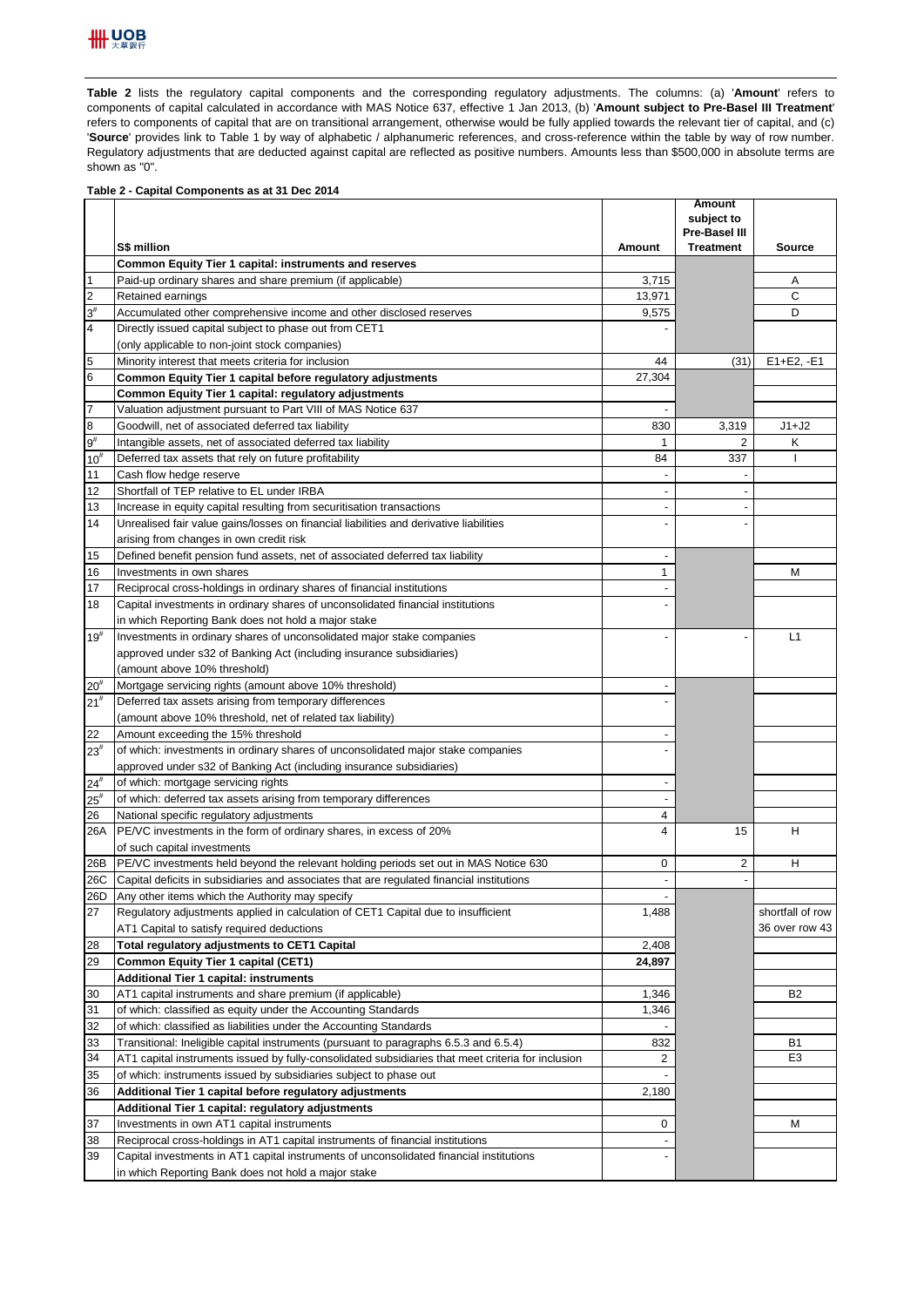## **Table 2 - Capital Components as at 31 Dec 2014**

|          |                                                                                                                                                                                     |              | <b>Amount</b><br>subject to<br><b>Pre-Basel III</b> |                     |
|----------|-------------------------------------------------------------------------------------------------------------------------------------------------------------------------------------|--------------|-----------------------------------------------------|---------------------|
|          | S\$ million                                                                                                                                                                         | Amount       | <b>Treatment</b>                                    | <b>Source</b><br>L2 |
| $40^{#}$ | Investments in AT1 capital instruments of unconsolidated major stake companies<br>approved under s32 of Banking Act (including insurance subsidiaries)                              | 3            | 2                                                   |                     |
| 41       | National specific regulatory adjustments                                                                                                                                            | 3,665        |                                                     |                     |
| 41A      | PE/VC investments in the form of AT1 capital instruments, in excess of 20%                                                                                                          |              |                                                     |                     |
|          | of such capital investments                                                                                                                                                         |              |                                                     |                     |
| 41B      | Any other items which the Authority may specify                                                                                                                                     |              |                                                     |                     |
| 41C      | Regulatory adjustments applied to AT1 Capital in respect of amounts                                                                                                                 | 3,665        |                                                     |                     |
|          | subject to pre-Basel III treatment                                                                                                                                                  |              |                                                     |                     |
|          | of which: Goodwill, net of associated deferred tax liability                                                                                                                        | 3,319        |                                                     | row 8 at 80%        |
|          | of which: Intangible assets, net of associated deferred tax liability                                                                                                               | 2            |                                                     | row 9 at 80%        |
|          | of which: Deferred tax assets that rely on future profitability                                                                                                                     | 337          |                                                     | row 10 at 80%       |
|          | of which: Cash flow hedge reserve                                                                                                                                                   |              |                                                     |                     |
|          | of which: Increase in equity capital resulting from securitisation transactions<br>of which: Unrealised fair value gains/losses on financial liabilities and derivative liabilities |              |                                                     |                     |
|          | arising from changes in own credit risk                                                                                                                                             |              |                                                     |                     |
|          | of which: Shortfall of TEP relative to EL under IRBA                                                                                                                                |              |                                                     |                     |
|          | of which: PE/VC investments in the form of ordinary shares, in excess of 20%                                                                                                        | 6            |                                                     | row 26A at 30%      |
|          | of such capital investments                                                                                                                                                         |              |                                                     |                     |
|          | of which: PE/VC investments held beyond the relevant holding periods set out in                                                                                                     | $\mathbf{1}$ |                                                     | row 26B at 30%      |
|          | MAS Notice 630                                                                                                                                                                      |              |                                                     |                     |
|          | of which: Capital deficits in subsidiaries and associates that are regulated financial institutions                                                                                 |              |                                                     |                     |
|          | of which: Investments in ordinary shares of unconsolidated major stake companies                                                                                                    |              |                                                     |                     |
|          | approved under s32 of Banking Act (incl insurance subsidiaries)                                                                                                                     |              |                                                     |                     |
|          | of which: PE/VC investments in the form of Tier 2 capital instruments, in excess of 20%                                                                                             |              |                                                     |                     |
|          | of such capital investments                                                                                                                                                         |              |                                                     |                     |
|          | of which: Investments in Tier 2 capital instruments of unconsolidated major stake companies                                                                                         |              |                                                     |                     |
|          | approved under s32 of Banking Act (incl insurance subsidiaries)                                                                                                                     |              |                                                     |                     |
| 42       | Regulatory adjustments applied in calculation of AT1 Capital due to                                                                                                                 |              |                                                     |                     |
|          | insufficient Tier 2 Capital to satisfy required deductions                                                                                                                          |              |                                                     |                     |
| 43       | Total regulatory adjustments to Additional Tier 1 capital                                                                                                                           | 3,667        |                                                     |                     |
| 44       | Additional Tier 1 capital (AT1)                                                                                                                                                     |              |                                                     | floored at zero     |
| 45       | Tier 1 capital (T1 = CET1 + AT1)<br>Tier 2 capital: instruments and provisions                                                                                                      | 24,897       |                                                     |                     |
| 46       | Tier 2 capital instruments and share premium (if applicable)                                                                                                                        | 1,554        |                                                     | F <sub>2</sub>      |
| 47       | Transitional: Ineligible capital instruments (pursuant to paragraphs 6.5.3 and 6.5.4)                                                                                               | 2,852        |                                                     | F1                  |
| 48       | Tier 2 capital instruments issued by fully-consolidated subsidiaries that meet criteria for inclusion                                                                               | 3            |                                                     | E <sub>4</sub>      |
| 49       | of which: instruments issued by subsidiaries subject to phase out                                                                                                                   |              |                                                     |                     |
| 50       | Provisions                                                                                                                                                                          | 915          |                                                     | G                   |
| 51       | Tier 2 capital before regulatory adjustments                                                                                                                                        | 5,323        |                                                     |                     |
|          | Tier 2 capital: regulatory adjustments                                                                                                                                              |              |                                                     |                     |
| 52       | Investments in own Tier 2 instruments                                                                                                                                               | 0            |                                                     | М                   |
| 53       | Reciprocal cross-holdings in Tier 2 capital instruments of financial institutions                                                                                                   |              |                                                     |                     |
| 54       | Capital investments in Tier 2 capital instruments of unconsolidated financial institutions                                                                                          |              |                                                     |                     |
|          | in which Reporting Bank does not hold a major stake<br>Investments in Tier 2 capital instruments of unconsolidated major stake companies                                            |              |                                                     |                     |
| $55^{#}$ | approved under s32 of Banking Act (including insurance subsidiaries)                                                                                                                |              |                                                     |                     |
| 56       | National specific regulatory adjustments                                                                                                                                            | 12           |                                                     |                     |
| 56A      | PE/VC investments in the form of Tier 2 capital instruments, in excess of 20%                                                                                                       |              |                                                     |                     |
|          | of such capital investments                                                                                                                                                         |              |                                                     |                     |
| 56B      | Any other items which the Authority may specify                                                                                                                                     |              |                                                     |                     |
| 56C      | Regulatory adjustments applied to Tier 2 Capital in respect of amounts                                                                                                              | 12           |                                                     |                     |
|          | subject to pre-Basel III treatment                                                                                                                                                  |              |                                                     |                     |
|          | of which: Shortfall of TEP relative to EL under IRBA                                                                                                                                |              |                                                     |                     |
|          | of which: PE/VC investments in the form of ordinary shares, in excess of 20%                                                                                                        | 9            |                                                     | row 26A at 50%      |
|          | of such capital investments                                                                                                                                                         |              |                                                     |                     |
|          | of which: PE/VC investments held beyond the relevant holding periods set out in                                                                                                     | 1            |                                                     | row 26B at 50%      |
|          | MAS Notice 630                                                                                                                                                                      |              |                                                     |                     |
|          | of which: Capital deficits in subsidiaries and associates that are regulated financial institutions                                                                                 |              |                                                     |                     |
|          | of which: Investments in ordinary shares of unconsolidated major stake companies                                                                                                    |              |                                                     |                     |
|          | approved under s32 of Banking Act (incl insurance subsidiaries)                                                                                                                     |              |                                                     |                     |
|          | of which: PE/VC investments in the form of AT1 capital instruments, in excess of 20%<br>of such capital investments                                                                 |              |                                                     |                     |
|          |                                                                                                                                                                                     |              |                                                     |                     |